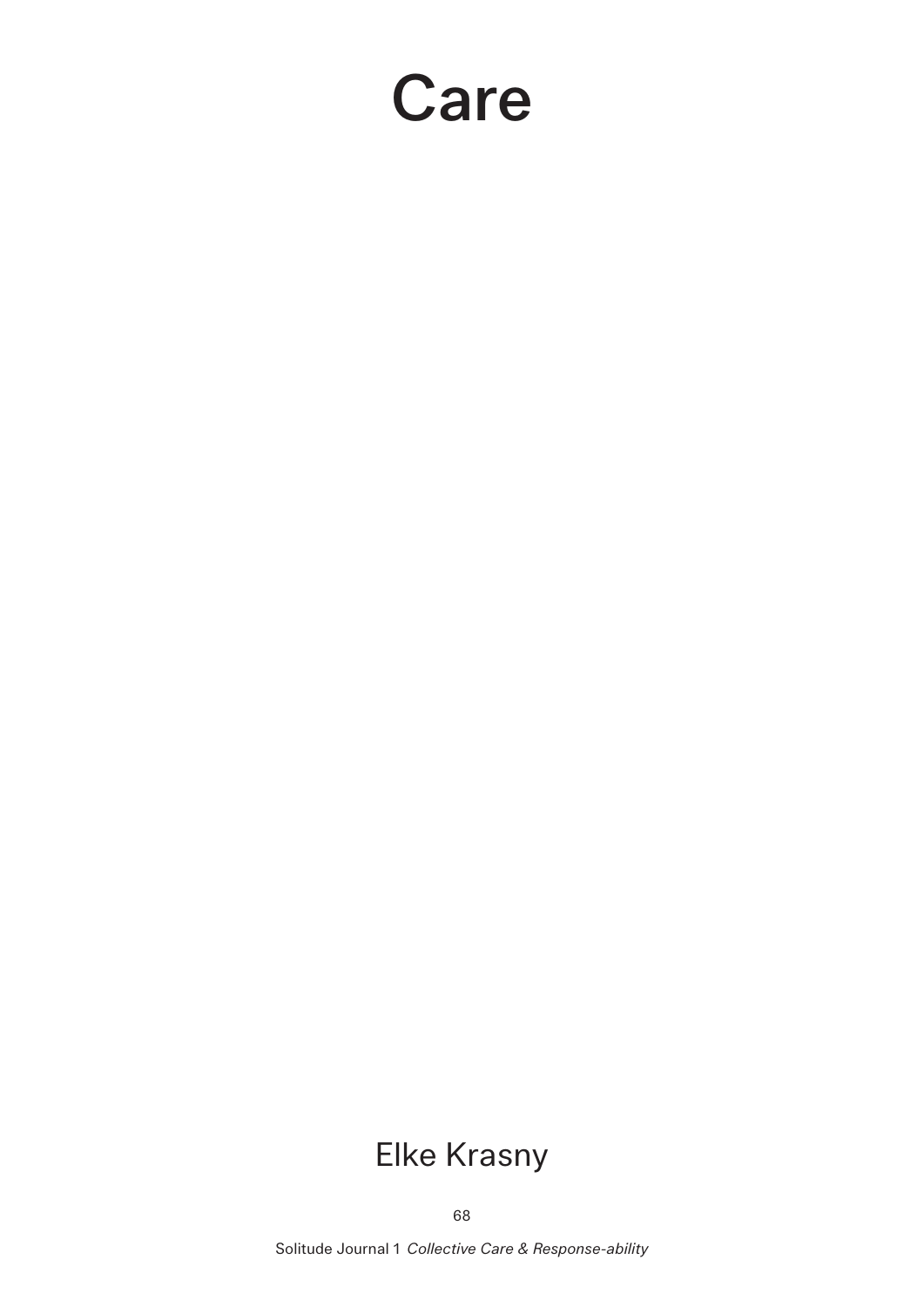In the following short text, architecture theorist and researcher Elke Krasny discusses the interconnections between architecture and the matter of care. Instead of rendering structures of human life and of other species uncared for, vulnerable, and exposed, she argues that caring architecture and infrastructural support can be an empowering tool for everyday living. Following the condition of interdependency, the text »extends the perspective of care in architecture to more than human entanglements and asks for a radical shift in the relation between the natural and built environments,« to counteract »exhaustion, depletion, and climate issues in order to care for not just the built environment, but the entire planet, including its human labour force.« A call toward an architecture practice of caring critically.

> Architecture is in need of care – dependent on maintenance, cleaning, and daily upkeep to sustain its existence. From its beginnings, architecture has been conceived of as a shelter for the protection of human life. Architecture protects us and therefore we care for it. By understanding architecture and care in this manner, it is possible to connect it to the concepts of social reproduction and its everyday labor as well as to the deficiency of a reproducible resources at an environmental scale. From this perspective, care in architecture is thus concerned with a »politics of reproduction« – a political critique of the current struggles not only with respect to the global labor force but also within the terrain of climate change.

> Architecture is indispensable for the life, well-being, and survival of humans. Anybody – any *body* – relies on architecture as a sheltered space to eat, take care of bodily needs, sleep, rest, and to interact with each other in corporeal, emotional, and intellectual exchanges, providing a home for these basic activities. To inhabit a home that allows for the performance of these everyday acts tied to social reproduction is called *living*. Of course the concept of living extends far beyond homemaking and the household. However, it is crucial to draw attention to its verb – *to live* – which implies two critical aspects: to occupy a home and to maintain oneself. To do both is to be alive – *aliveness*. This interconnectedness of architecture and human life at the ontological, political, and economic level leads to the question of care. Commonly, care is held to involve concrete activities that take place between a caregiver and a care receiver. Political scientist Joan Tronto has argued that care is always political since the relation between the care giver and the care receiver is a power relation.1 Historically architecture has always been closely linked to questions revolving around the politics of representation, control, and discipline in which built form and symbolic expression facilitate ruling regimens and dominant power structures. However, it is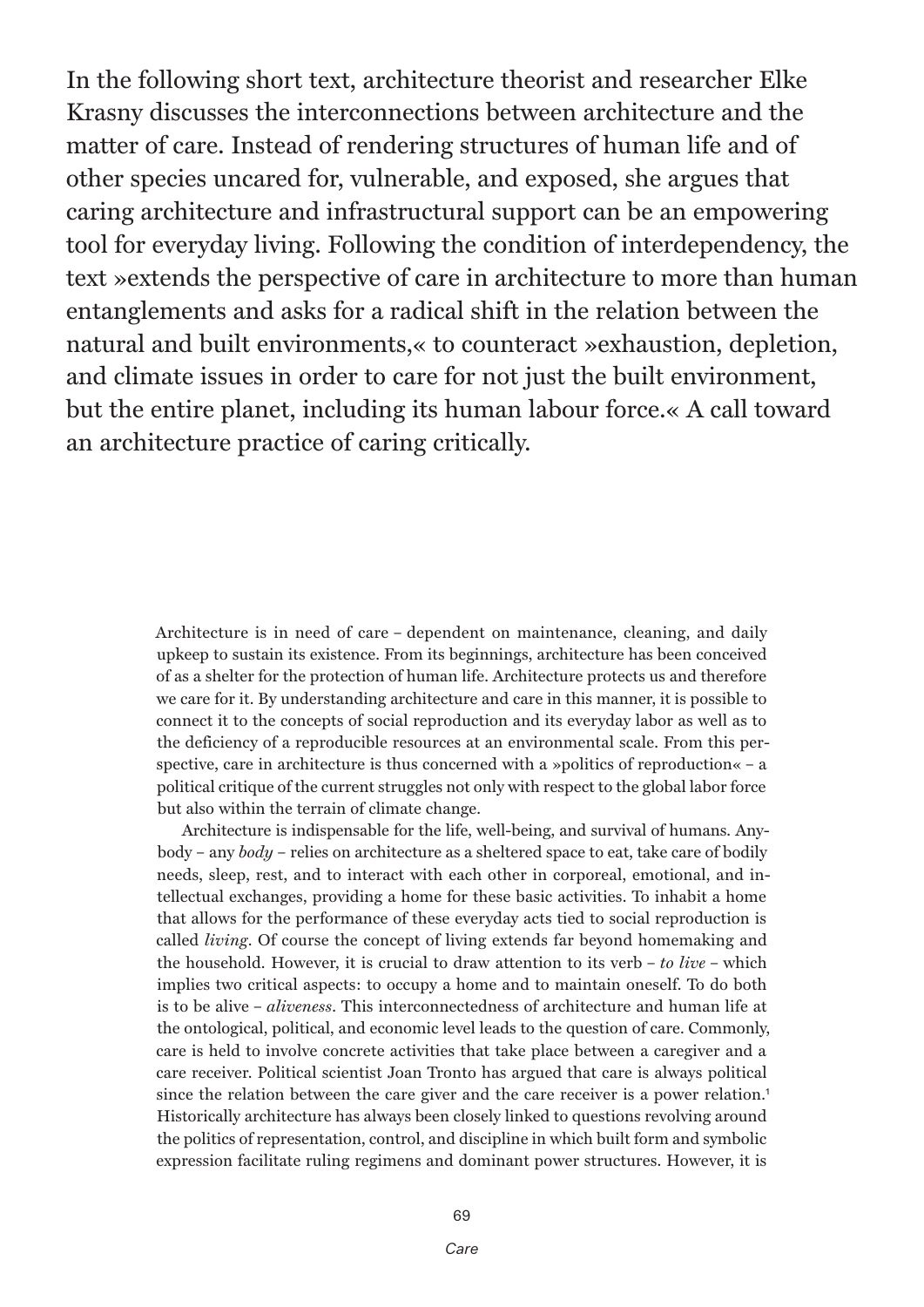also important to see architecture as an empowering support for everyday living and social reproduction. Housing enables living and its required infrastructures to exist; it provides an agency that reveals both as a matter of care. Activist theory and critical scholarship have started to draw attention to the consequences of the lack or continued failures to support these infrastructures as they lead to or perpetuate precarization, rendering human life uncared for, vulnerable, and exposed.<sup>2</sup> Locating architecture and infrastructural support structures within the interdependency of humans – and nonhumans – acknowledges that the support of human life goes beyond the discourse of rights and moral arguments. Rather, it reveals architecture as a condition for care which is »concomitant to the continuation of life.«<sup>3</sup>

This condition of interdependency extends the perspective of care in architecture to more than human entanglements and asks for a radical shift in the relation between the natural and built environments. At the time of writing, two critical and related initiatives are taking place. Following a call from Greta Thunberg and her *Fridays for Future* program, an international movement of school students are taking to streets and spaces across the globe in demonstrations for environmental policy change. In London, the direct action organization *Extinction Rebellion XR* is making calls for global action against the climate breakdown, large-scale civic disobedience, and new forms of participation-based decision making to prevent the climate catastrophe. The discipline of architecture needs to be involved in this activism. The premise that the built environment is not separate from the natural environment allows for a connection of architecture to climate struggles and the required care for the planet. With the Earth dangerously close to global-scale tipping points and the risk of ecological collapse and human extinction I call for architecture – a profession that aims at building the future – to be at the forefront of change.

If »the history of architecture is the history of capital,« we should acknowledge that the Modernist ideology of the so-called *tabula rasa*, where architecture occupies a blank slate or a green meadow, has lead to the colonialist erasure and annihilation of the existing.4 Much of architecture has historically been and continues to be enmeshed in causing and even exacerbating the Anthropocene-Capitalocene condition.5 The planet suffers from the violence of petro-capitalism and the onslaught of extraction. Neoliberal capitalism wreaks havoc and leaves in its wake a broken planet.<sup>6</sup> Therefore, architecture's contribution to planetary care requires long-term architectural activism aiming to connect economy, ecology and labor. If we accept that we live on and with a broken planet that is in need of what can be understood as »critical care,« then perhaps architecture can shift to a practice of caring critically. This new form of practice acknowledges the interconnectedness of land, water, resources, materials, and technologies and in doing so opens up a »caring architecture« that is both locally specific and globally conscious.7

For architecture to be caring it must tap into its crucial role in shaping social reproduction and the conditions of living. Yet, architecture is also constantly in need of what feminist Marxists have called reproductive labor. In the 1970s, the *International Wages for Housework Campaign*, with members such as Mariarosa Della Costa, Selma James, and Silvia Federici started to draw attention to the gendered division of labor and women's invisibilized housework. Understanding housework as reproductive labor highlighted that capitalism massively relied on this unpaid servitude. And this labor is the realm where the care taking of architecture emerges. All types of cleaning, mending, and repairing reproduce architecture on a daily basis. Floors are scrubbed, clogged drains are unblocked, window panes are cleaned, cobwebs are removed from ceilings, walls are washed, with no end to the list in sight. Recently, Françoise Vergès